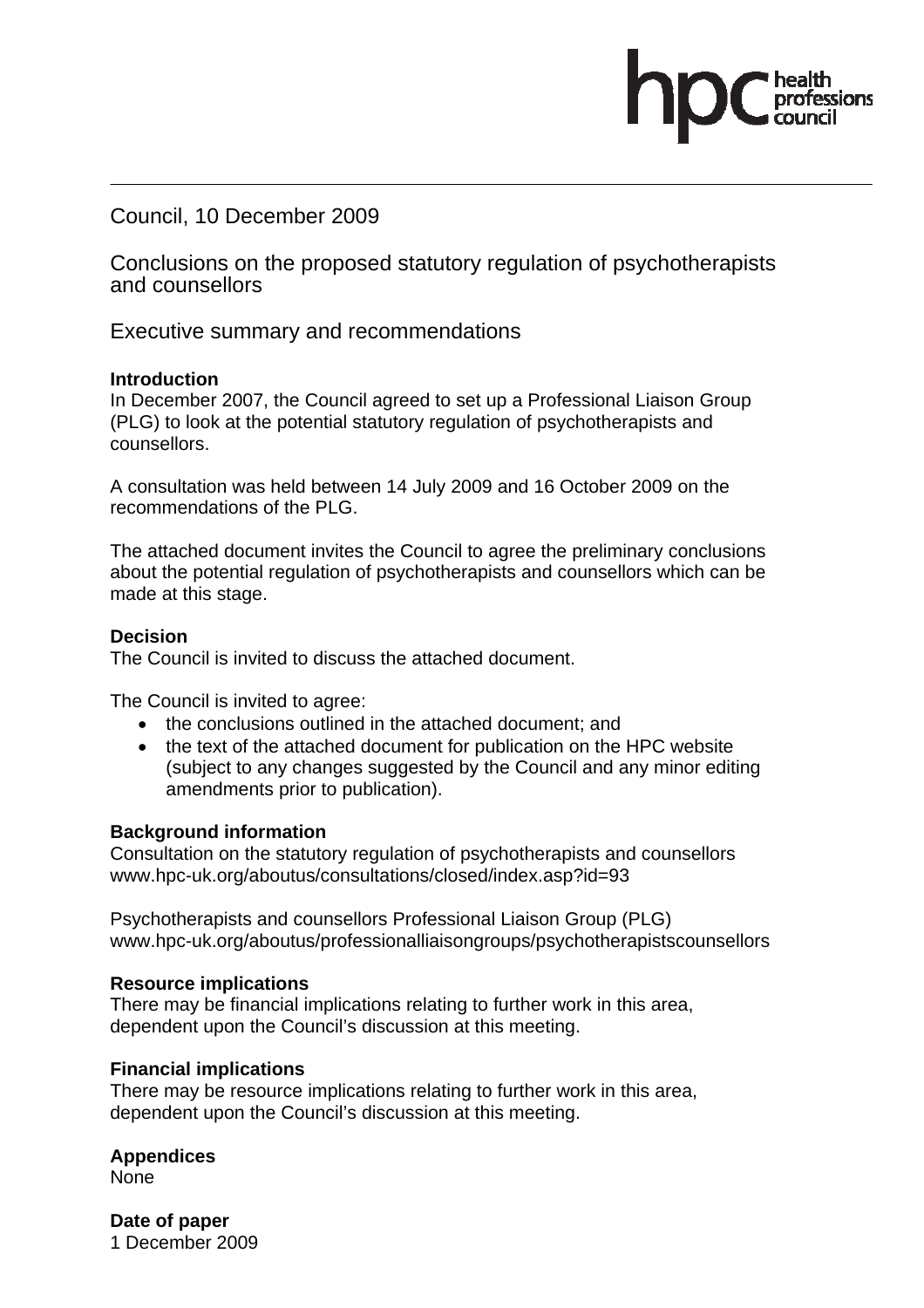

# **DRAFT – SUBJECT TO HPC COUNCIL APPROVAL**

Council Paper

Conclusions on the proposed<br>statutory requisition

statutory regulation of

psychotherapists and counsellors DRAFT - FOR DISSIDA / RPROJA-IN

Chief Executive

Health Professions Council

10 December 2009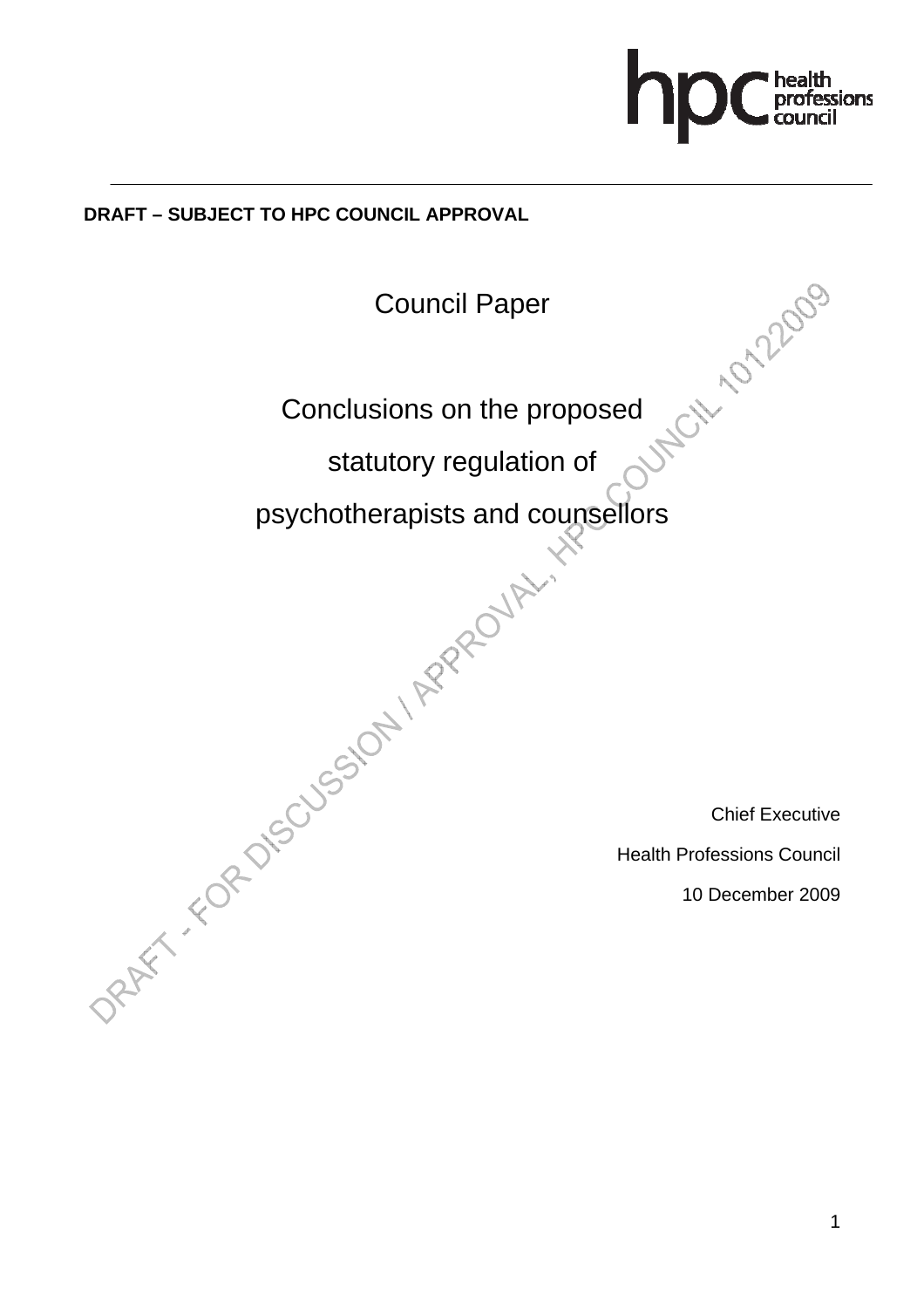### **Conclusions on the proposed statutory regulation of psychotherapists and counsellors**

# **1. Introduction**

In February 2007, the Government published the White Paper *Trust Assurance and Safety - The regulation of Health Professionals in the 21<sup>st</sup> Century, paragraph 7.16 of which stated.* 

*"…psychologists, psychotherapists and counsellors will be regulated by the Health Professions Council, following that Council's rigorous process of assessing their regulatory needs and ensuring its system is capable of accommodating them. This will be the priority of future regulation."* 

This policy was implemented in respect of practitioner psychologists by means of an order made under Section 60 of the Health Act 1999 (a "Section 60 Order"). As a result, the practitioner psychologists part of the HPC Register opened on 1st July 2009.

In relation to psychotherapists and counsellors, the HPC Council ("the Council") agreed on 13 December 2007 to consider the issues identified in the White Paper, which can be summarised as:

- 1. whether the regulatory 'building blocks' which the HPC uses (protected titles, standards of proficiency) can be used to meet the regulatory needs of psychotherapists and counsellors; and
- 2. whether it can be done in a manner which can be accommodated within the existing regulatory structure and, thus, without detriment to the discharge of the HPC's functions in relation to the professions it currently regulates.

As the White Paper contained an unequivocal statement of policy by the Government that (subject to consultation and legislative approval) psychotherapists and counsellors would be regulated by the HPC, the task undertaken was limited to examining the practicalities of implementing that policy.

The Council has approached the task by examining four regulatory 'building blocks':

- 1. Structure of the Register;
- 2. Professional titles to be protected;
- 3. Standards of proficiency (SOPs); and
- 4. Standards of education and training (SETs).

However, it is important to note that the work was not intended to produce final drafts of either SOPs or SETs but was more in the nature of a feasibility study. A further consultation on those standards will need to be conducted after the Government has finalised any regulatory proposals in the form of a Section 60 Order.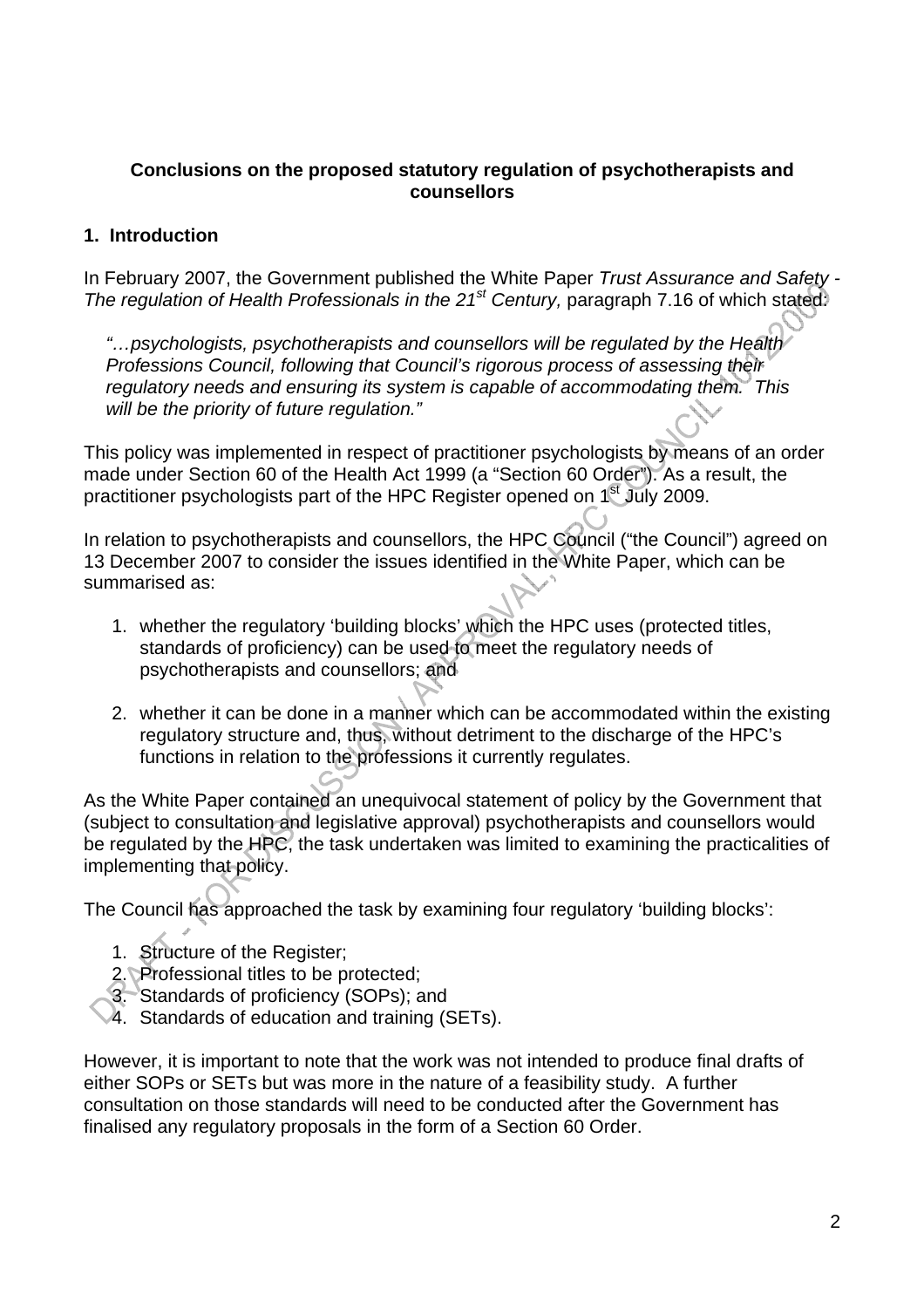The Health Act 1999 requires the Government to publish a draft of any Section 60 Order it is proposing to make and to consult upon the terms of that draft Order before it is presented for approval by the UK and Scottish Parliaments.

Among the issues which any Section 60 Order would need to address, and therefore on which the Council needs to reach preliminary conclusions, are:

- 1. the structure of the Register;
- 2. the professional title(s) to be protected;
- 3. the register(s) which will confer automatic entitlement to HPC registration; and
- 4. the length of any transitional ('grandparenting') period.

#### **2. Methodology**

In July 2008, the Council invited relevant stakeholders to contribute via a 'Call for Ideas'. 110 responses were received and subsequently analysed. A Professional Liaison Group (PLG) was set up to further explore the 'building blocks' of regulation and its discussion was informed by the responses received to the Call for Ideas.

A stakeholder event attended by around 50 people was also held in Manchester in March 2009 to further discuss the potential future regulation of psychotherapists and counsellors.

The HPC then conducted a three month public consultation on the draft proposals from the PLG from 14 July 2009 to 16 October 2009. The consultation followed the guidance set out in the HM Government Code of Practice on Consultation. 1,105 responses were received to the consultation.

The analysis of the consultation responses has been included in a separate document: 'Responses to the consultation on the recommendations of the Psychotherapists and Counsellors Professional Liaison Group (PLG).' This is being considered alongside this document by the Council at its meeting on 10 December 2009.

# **3. Representative organisations**

In the course of undertaking these exercises, the HPC has identified more than 40 organisations that represent the interests of Psychotherapists and Counsellors in some way and it is likely that there may be others that the HPC has not yet identified.

The organisations vary considerable in size and scope but it is clear that, in contrast to many of the professions currently regulated by the HPC (and other statutory regulators), the psychotherapy and counselling field does not appear to have a single or unified 'professional voice'.

Those representative bodies have a wide range of views on many of the topics relating to regulation and the topics on which there is a lack of consensus include:

- the need for statutory regulation;
- the structure of the Register:
- the standards of proficiency; and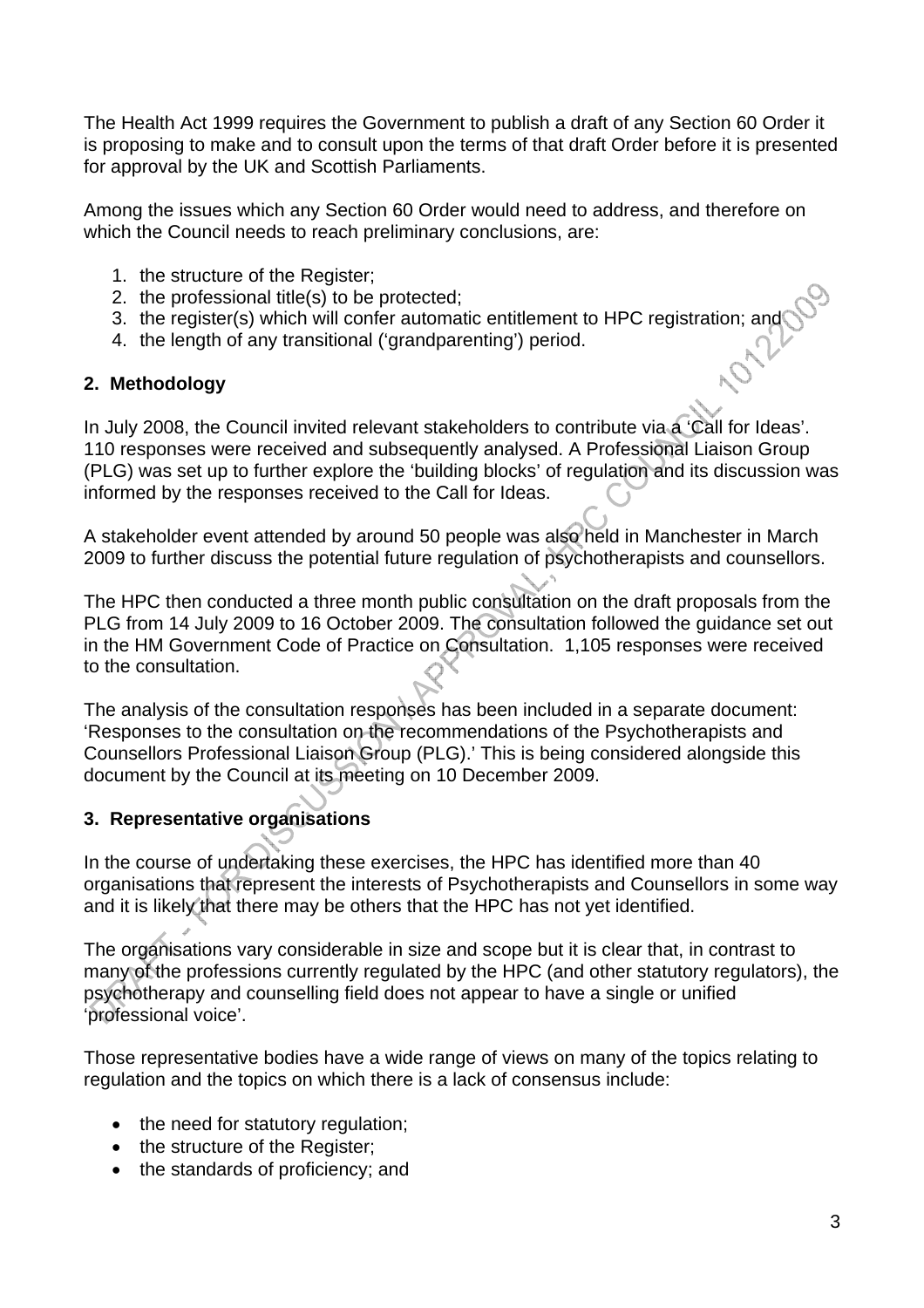• the education and training requirements for entry to the Register.

The Council should ensure that it takes account of that lack of consensus in reaching its

onclusions.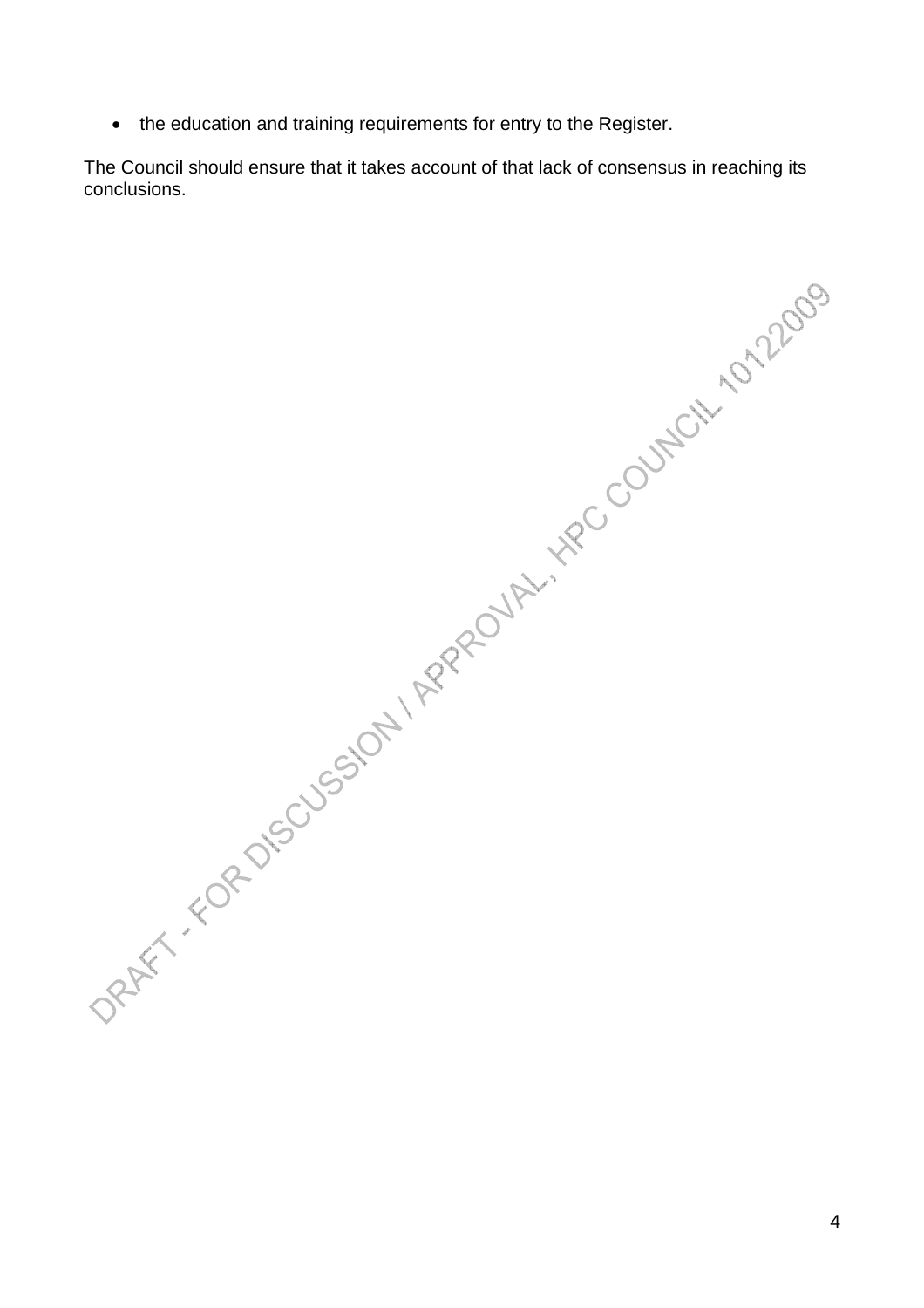# **4. Structure of the Register**

The HPC Register is divided into parts by means of an Order made by the Privy Council. The approach adopted for the different parts of the Register varies from profession to profession and, of the 14 existing HPC professions:

- six of the professions have one part and one associated protected title (e.g. biomedical scientists, paramedics, operating department practitioners);
- four of the professions have one part and more than one protected title, but where the second title is included as an 'anti-avoidance' provision or where the professional titles are interchangeable (e.g. dietitians (dietitian/dietician), physiotherapists (physiotherapist /physical therapist)); and
- four of the professions have one part and several protected titles, each of which represents a distinct area of practice, domain or modality within the profession (e.g. radiographers (diagnostic radiographer/therapeutic radiographer).

# **4.1 Differentiation between psychotherapists and counsellors**

The PLG recommended that the Register should be structured to differentiate between psychotherapists and counsellors – i.e. that the part of the Register should have two distinct protected titles, one relating to psychotherapists, the other to counsellors (third bullet point above).

In responses to the consultation, the majority of respondents overall disagreed with the proposed differentiation and argued instead that the Register should be structured so that both titles were protected but could be used by any registrant registered in that part. This is similar to the chiropodists and podiatrists part of the Register where the titles 'chiropodist' and 'podiatrist' are protected but there is no distinction between titles – both titles can be used by registrants registered in that part of the Register and the titles are used interchangeably by practitioners (second bullet point above).

Respondents to the consultation argued that differentiation between the titles was not possible for a number of reasons including that such as distinction was not supported by clear distinctions in education and training; that there was insufficient evidence to support a difference at the level of practice; and that the titles were often used interchangeably by practitioners. However, we heard from other respondents who argued that there were differences between the education and training of psychotherapists compared to counsellors and in the competencies necessary to practise in each area. A common theme across all respondents was a belief that the draft standards of proficiency did not support or adequately describe differentiation between psychotherapists and counsellors.

Differentiation relies upon being able to specify at a threshold level the different standards of proficiency necessary for entry to the Register as a psychotherapist and as a counsellor. Taking into account the responses we received to the consultation, the HPC considers that it is not possible at this stage to conclude whether the Register should differentiate between psychotherapists and counsellors without further work being undertaken on standards of proficiency (please see section 10 of this document).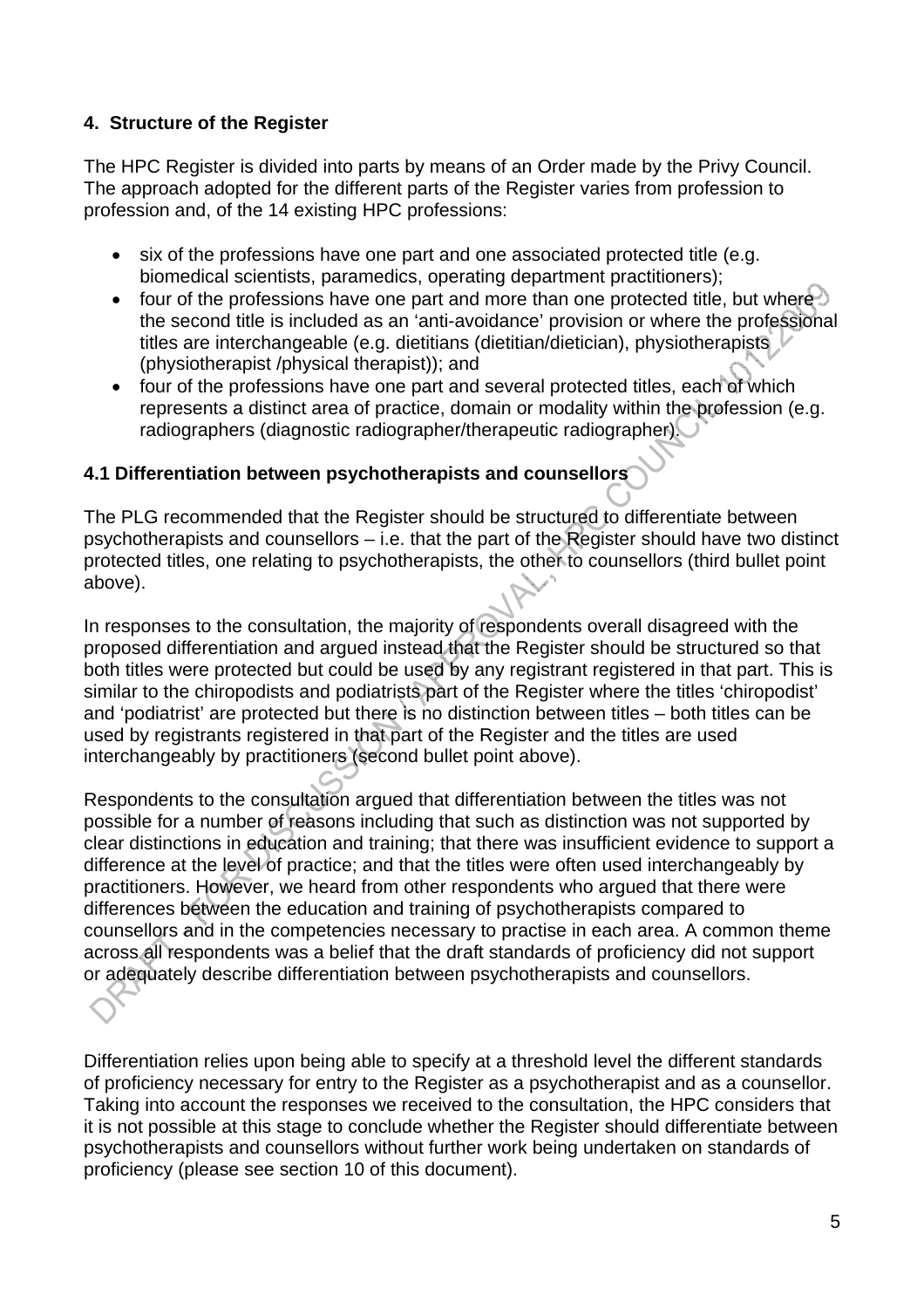#### **4.2. Differentiation between modalities**

The vast majority of respondents to the consultation agreed that the Register should not be structured to differentiate between different modalities because they considered that the number of different modalities meant that this was not possible; that to do so would be confusing for members of the public; and that doing so might negatively impact upon the inclusivity of practitioners and the diversity of practice.

The HPC concludes that, although modalities will continue to be important to the profession and to practitioners, it is not necessary to identify modalities in the structure of the statutory Register. Registrants would be able to use preceding adjectives before the protected title in order to indicate the modality or orientation of their practice and would be bound by HPC's standards of conduct, performance and ethics to practise within their scope of practice and to fairly represent their professional skills and experience.

#### **4.3 Children and young people**

There was no clear or overall consensus in the consultation about whether the Register should be structured to differentiate between those qualified to work with children and young people and those qualified to work with adults.

Given that further work is identified in this document in the area of standards of proficiency no conclusions are made at this time about whether the Register should be differentiated in this way. However, the arguments made in this area will need to be considered in light of the HPC's planned work looking at post-registration qualifications and the annotation of the Register and in the light of the further work on standards of proficiency outlined in this document.

# **Conclusion**

The Council is requested to agree that, if psychotherapists and counsellors are regulated, one additional Part of the Register should be established for "Psychotherapists and Counsellors".

The Council is requested to agree that, if psychotherapists and counsellors are regulated, modalities should not be reflected in the structure of the Register.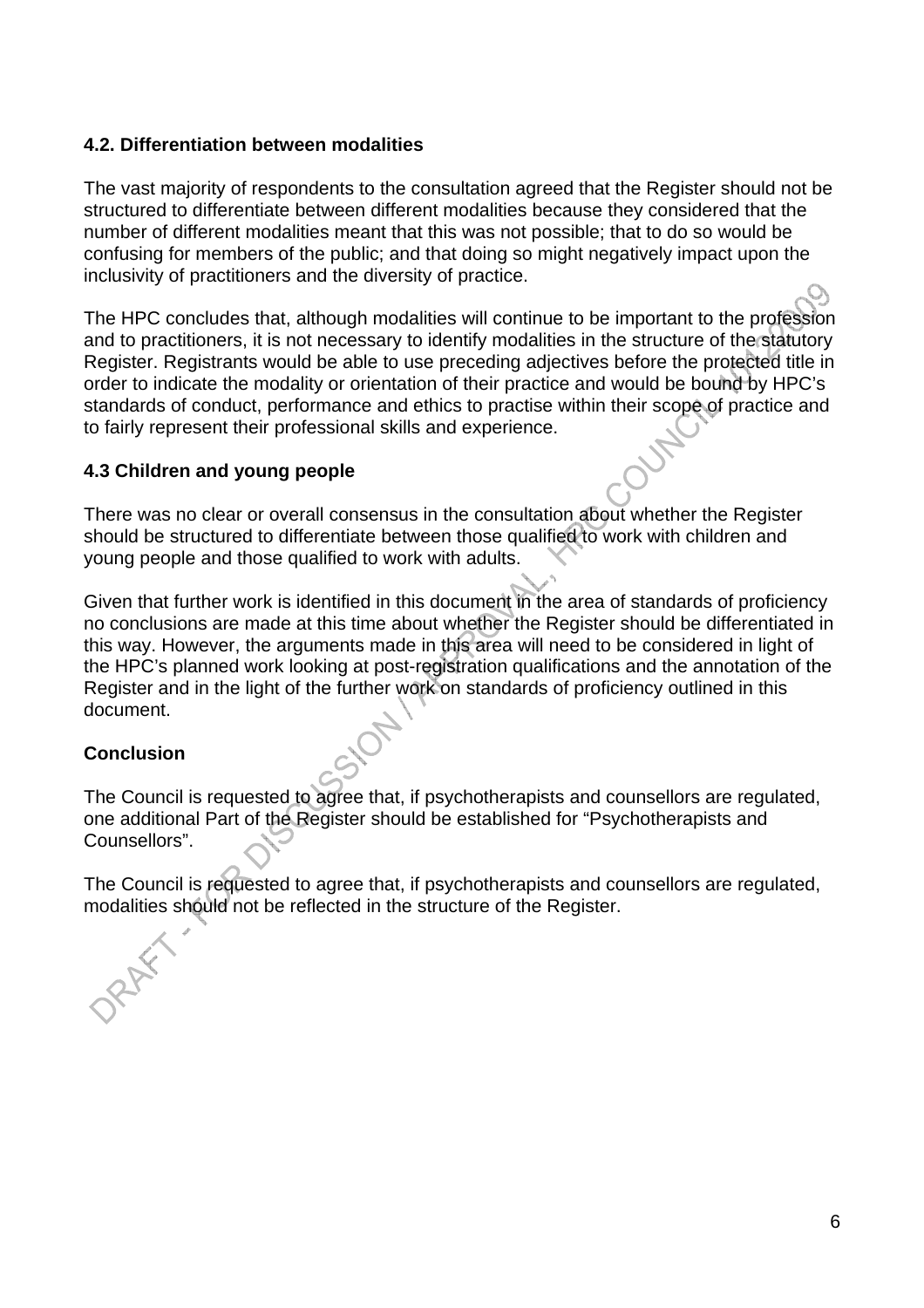# **5. Protected titles**

The HPC model of regulation is based upon 'protection of title' with one or more designated titles being associated with each part of the HPC Register. Article 39 of the Health Professions Order 2001 makes it an offence for a person to misuse a title which by law has been reserved to HPC registrants.

To date, the HPC has taken the view that the number of protected titles should be as few as possible, in order to assist the public to understand which professions are regulated and hence to enhance public protection.

The majority of respondents to the consultation agreed that the titles 'psychotherapist' and 'counsellor' should be protected because they are in wide usage by practitioners in the field; are easily recognised by members of the public; and because protecting the titles would help protect clients from unqualified and incompetent practitioners. The HPC concludes that it is necessary to protect these titles.

An issue was raised in the consultation responses as to whether it would be possible to protect the title 'counsellor' given its use outside of therapeutic activities – e.g. debt counsellors, financial counsellors – and by other groups such as 'genetic counsellors'. It was suggested that a preceding adjective might be used to differentiate the title from other types of counselling. Whilst the HPC acknowledges the potential difficulties around protecting this title, and the need for further discussion about this in the drafting process for any future Section 60 Order, we conclude that this title should be protected for public protection. The HPC would be concerned that protecting only an adjectival title (for example 'registered counsellor') would fail to recognise the current use of this title in the field and public recognition and understanding of the title, and that this would serve to limit the optimum effectiveness of regulation by opening the potential for evasion of registration.

# **5.1 Dual Registration**

The majority of respondents to the consultation agreed with the outlined approach for dual registration. The PLG recommended that someone using one of the protected titles should be registered as a psychotherapist and/or counsellor, regardless of whether they also practised other professions, on the grounds of public protection.

Having considered the response to the consultation, the HPC concludes that if someone is using one of the protected titles then they should be registered as a psychotherapist and/or counsellor. This is important for clarity and understanding for members of the public and therefore public protection. However, this would not affect other professionals who use psychotherapy or counselling approaches or interventions in their work but who do not use a protected title. For example, if a nurse used counselling skills in their work but did not refer to themselves as a 'counsellor'.

A point was raised in the consultation about whether psychiatrists who have undertaken specialist medical training in psychotherapy administered by the Royal College of Psychiatrists (RCP) and recognised by the General Medical Council's (GMC) specialist Register would need to register. Titles such as 'Consultant psychiatrist in psychotherapy' are sometimes used by these doctors. The HPC concludes that if it is clear to a member of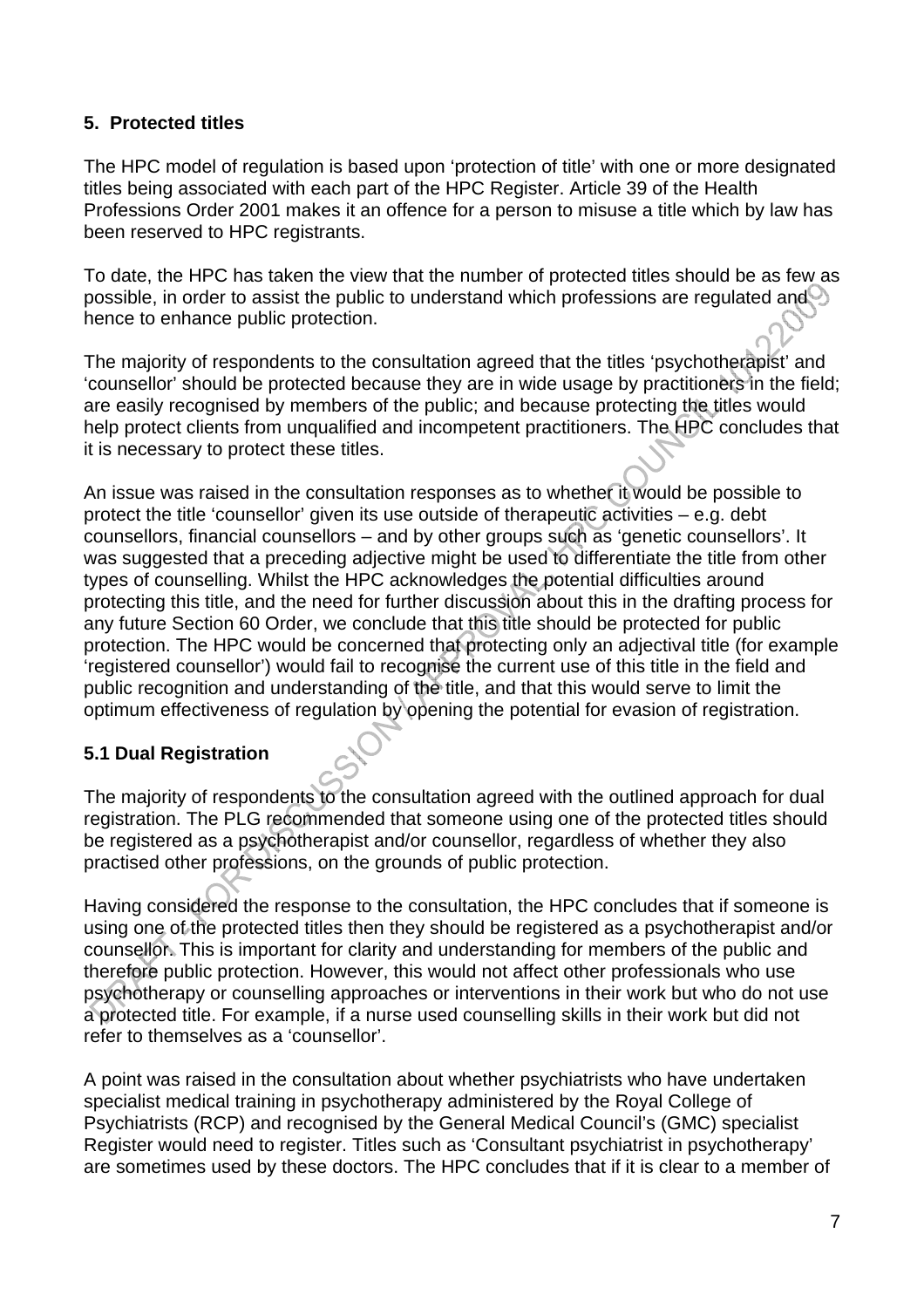the public that someone is a medical doctor registered by the GMC then it would not be necessary for them to become separately registered. This is an area that should the subject of further discussion with the GMC and the RCP.

#### **Conclusion**

The Council is requested to agree that, if psychotherapists and counsellors are regulated, the titles "psychotherapist" and "counsellor" should be protected.  $\bigcirc$ 

The Council is requested to agree that, if psychotherapists and counsellors are regulated, the HPC should adopt the approach to dual registration outlined in section 5.1 of this document.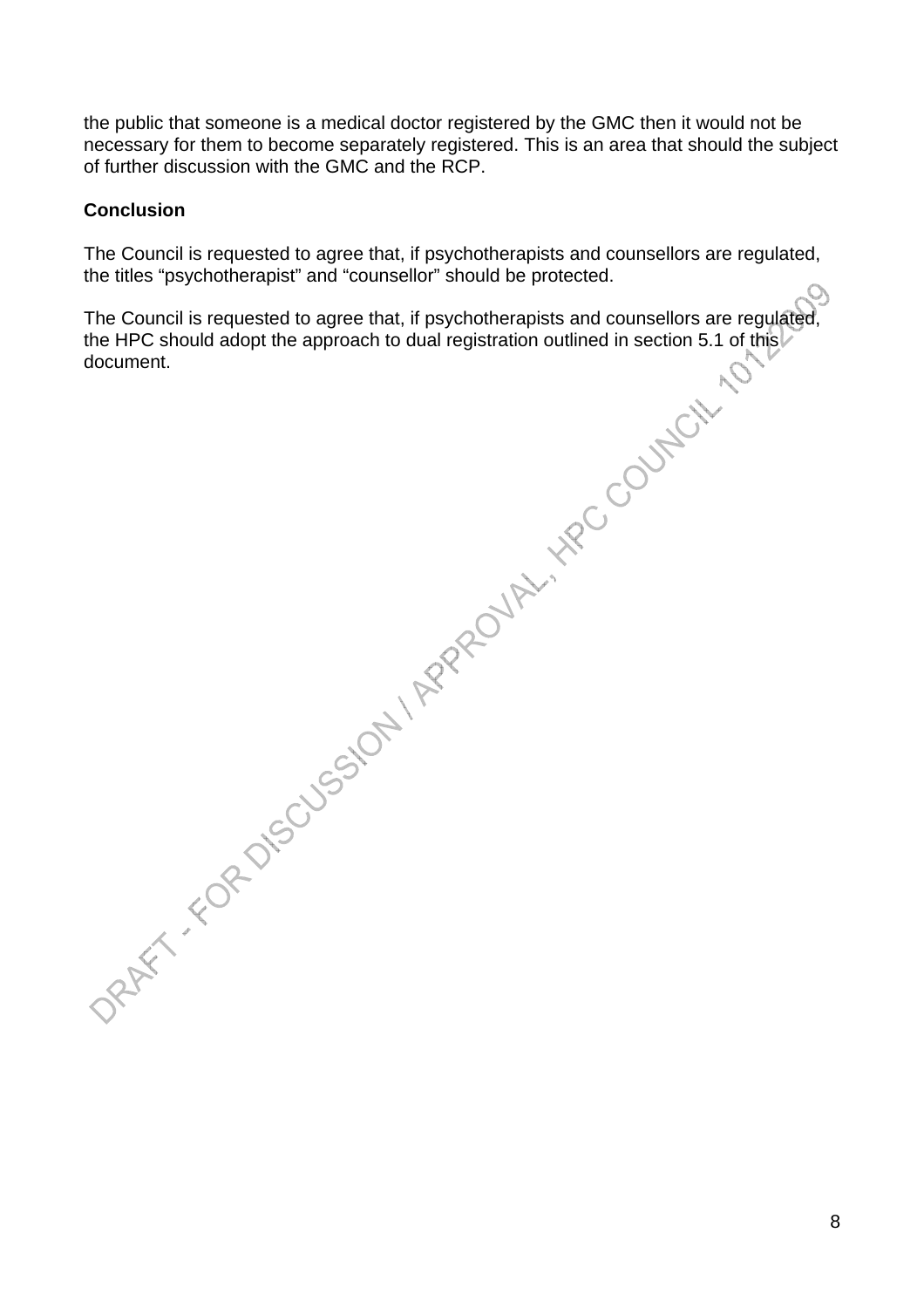# **6. 'Eligible' registers**

Typically, a Section 60 Order which brings a profession into statutory regulation will designate one or more existing registers maintained by professional or similar bodies, the inclusion of a person's name in which on an appointed day provides an automatic entitlement to be entered into the new statutory register by operation of law. When the practitioner psychologists part of the HPC Register opened, such entitlement was granted to those entered on the relevant registers maintained by the British Psychological Society (BPS) and the Association of Education Psychologists (AEP). Although this only involved two registers with approximately 15,000 registrants, the process of identifying around 500 potential 'duplicate' entries took some time to complete.

The work to date has identified in excess of 40 potential registers of psychotherapists and counsellors and it is possible that there are more yet to be identified.

The PLG put together draft criteria to assist in deciding which registers should transfer and these criteria were generally well received in the consultation. The HPC has considered whether, as proposed in the report, it would be appropriate for it to conduct a process to determine whether a register meets this criteria and therefore to recommend to the Government that the register should transfer to the HPC Register. However, the HPC has concluded that deciding which registers will grant eligibility for registration is a matter for Government and a list of these registers is likely to be included in any draft Section 60 Order.

However, the task of processing potentially 40 plus registers can only be performed if a three-stage process is adopted under which

- Stage one: all entries from the eligible registers are included in a temporary HPC register.
- Stage two: the HPC is given an appropriate period (say 12 weeks) in which to identify and resolve duplicate entries.
- Stage three: at the conclusion of the 'de-duplication' exercise the new register comes into effect.

# **Conclusion**

The Council is requested to agree that, if psychotherapists and counsellors are regulated, the inclusion of names in the HPC register from other eligible registers should be performed by means of a three-stage process of the kind outlined on the previous page.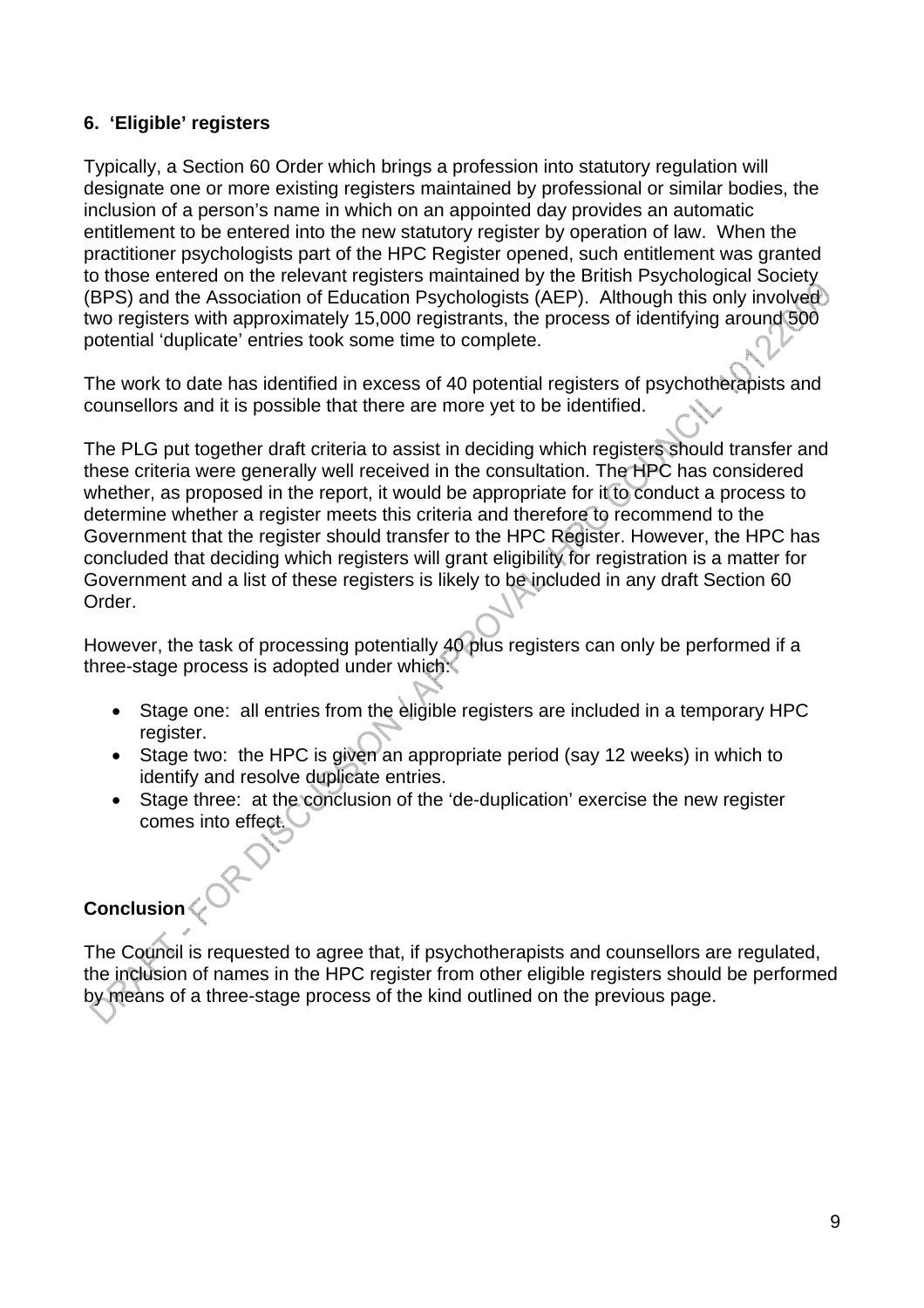# **7. Transitional Provisions**

Article 13 of the Health Profession Order 2001 provides a means by which those who have practised a profession, but who do not qualify for automatic inclusion in the HPC Register when the relevant profession is first regulated, to be able to apply for registration based on their prior experience. This is known in legal jargon as 'grandparenting'.

Grandparenting is a transitional arrangement and the period during which applications can be made was originally set at two years from the opening of the relevant part of the Register. In the case of practitioner psychologists, this period was extended to three years by the Section 60 Order for that profession because of the potential complexity of dealing with a profession with seven domains.

The PLG recommended that the grandparenting period should be two years in length, in keeping with the length of grandparenting period for the first 13 professions regulated by the HPC. In responses to the consultation there was no clear or overall consensus about this but some respondents argued that a longer period was merited given the length of professional training in this field and because of concern about the number of existing practitioners who may not be voluntarily registered or eligible to be voluntarily registered. Given those comments, and in light of the three year grandparenting period for practitioner psychologists, it is recommended that a three year grandparenting period should also be applied to psychotherapists and counsellors.

# **Conclusion**

the 'grandparenting' period for those professions should be three years.

The Council is requested to agree that, if psychotherapists and counsellors are regulated, the 'grandparenting' period for those professions should be three years.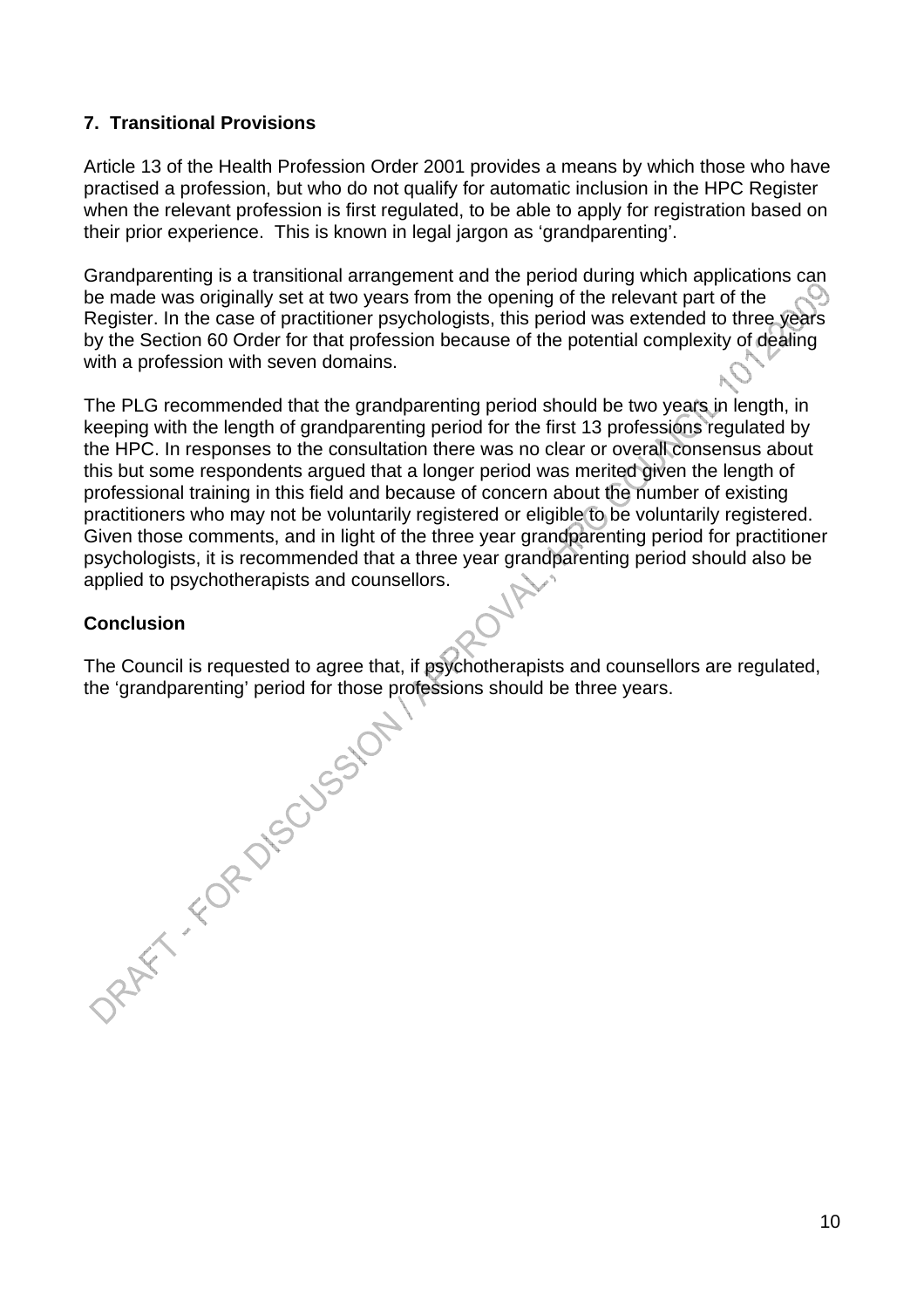### **8. Standards of Proficiency**

A strong theme within the responses to the consultation was that the generic elements of the existing HPC standards are too heavily focussed on a medical or clinical model of practice and include concepts (e.g. infection control, management plans, audit) which may not be widely applicable to psychotherapists and counsellors.

The previous consultation on the standards of proficiency for practitioner psychologists highlighted similar issues with some of the generic standards and highlighted the need for these elements of the standards to be reviewed. The Education and Training Committee agreed on 2 December 2008 to undertake a review of the generic standards of proficiency and some initial work has been undertaken to look at the standards in light of the feedback previously received.

In view of the responses received to the present consultation, it is recommended that any further consideration of draft Standards of Proficiency for psychotherapists and counsellors is deferred until such time as the revision of the existing generic standards has been completed.

#### **Conclusion**

The Council is requested to agree that any further consideration of draft standards of has concluded the current review of its existing generic standards.

Proficiency for psychotherapists and counsellors is deferred until such time as the Council<br>has concluded the current review of its existing generic standards.<br>And the council of the council of the council of the council o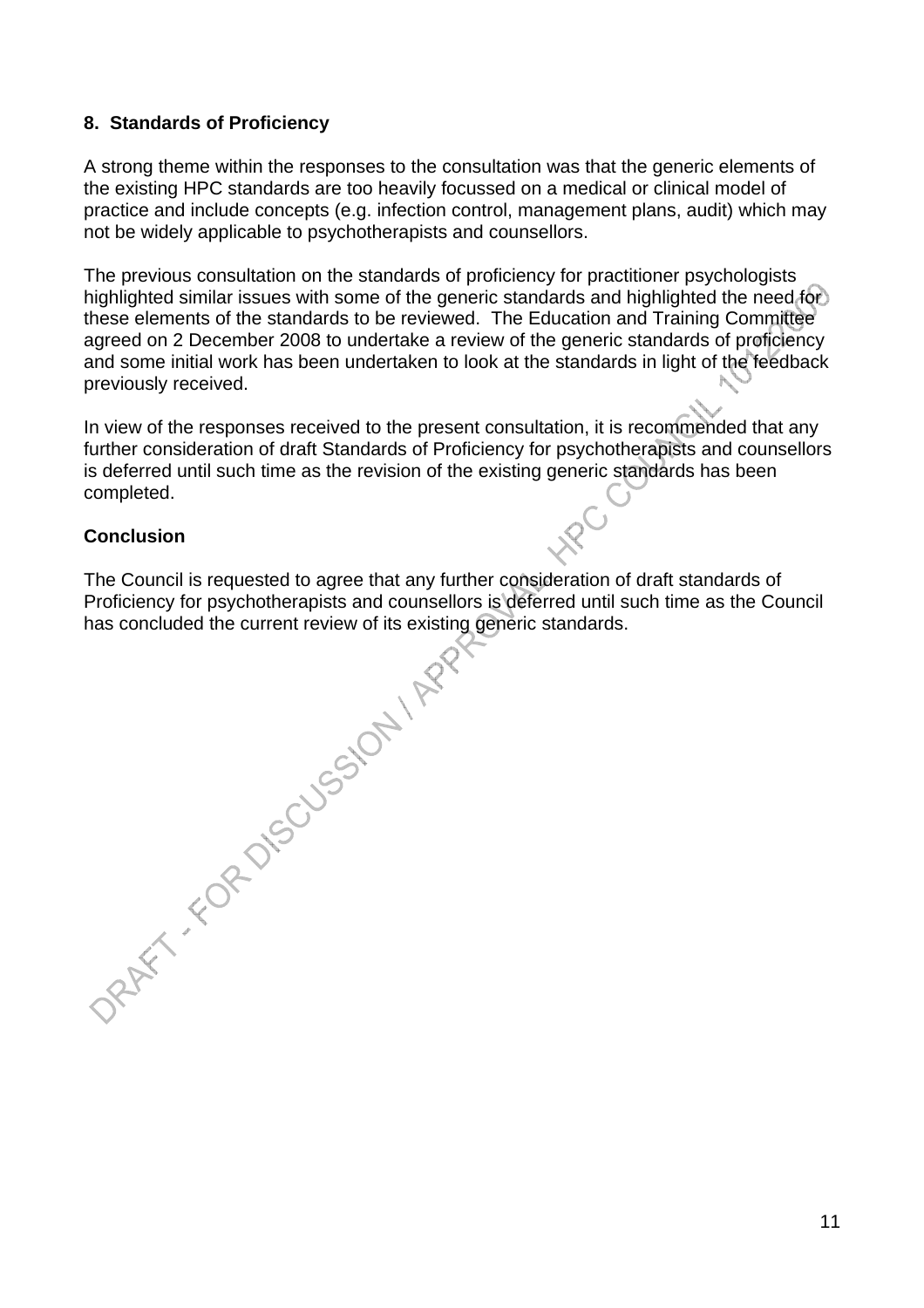# **9. Education and training**

Standard one of the HPC standards of education and training ('SET 1') sets out the threshold level of qualification for entry to the Register.

SET 1 provides the threshold levels of qualification "normally" expected to meet the remainder of the standards of education and training (and thus the standards of proficiency). The term "normally" is included in SET 1 as a safeguard against the unlawful fettering of the HPC's discretion. Given the terms of the Health Professions Order 2001. It would be an improper exercise of its powers for the HPC to refuse to approve a programme which delivered the standards of proficiency and the remainder of the standards of education and training, solely on the basis that it did not lead to the award of a qualification specified in SET 1.

The HPC has to set the threshold level at the level necessary for people who successfully complete a pre-registration education and training programme to meet all of the standards of proficiency. As the threshold is the 'minimum' it may be exceeded.

The majority of respondents to the consultation disagreed with the levels proposed for psychotherapists and counsellors in the PLG report. The responses we received to the consultation questions about the threshold level link to the responses we received about differentiation between psychotherapists and counsellors and the standards of proficiency (sections 4 and 8 in this document).

As the threshold level of qualification for entry to the Register must be the level necessary to deliver the standards of proficiency, no conclusion is drawn at this time about the appropriate level or levels until further work is undertaken looking at those standards. The HPC would in any event consult on the threshold level of qualification for entry to the Register and the standards of proficiency following the future publication of any Section 60

Order.